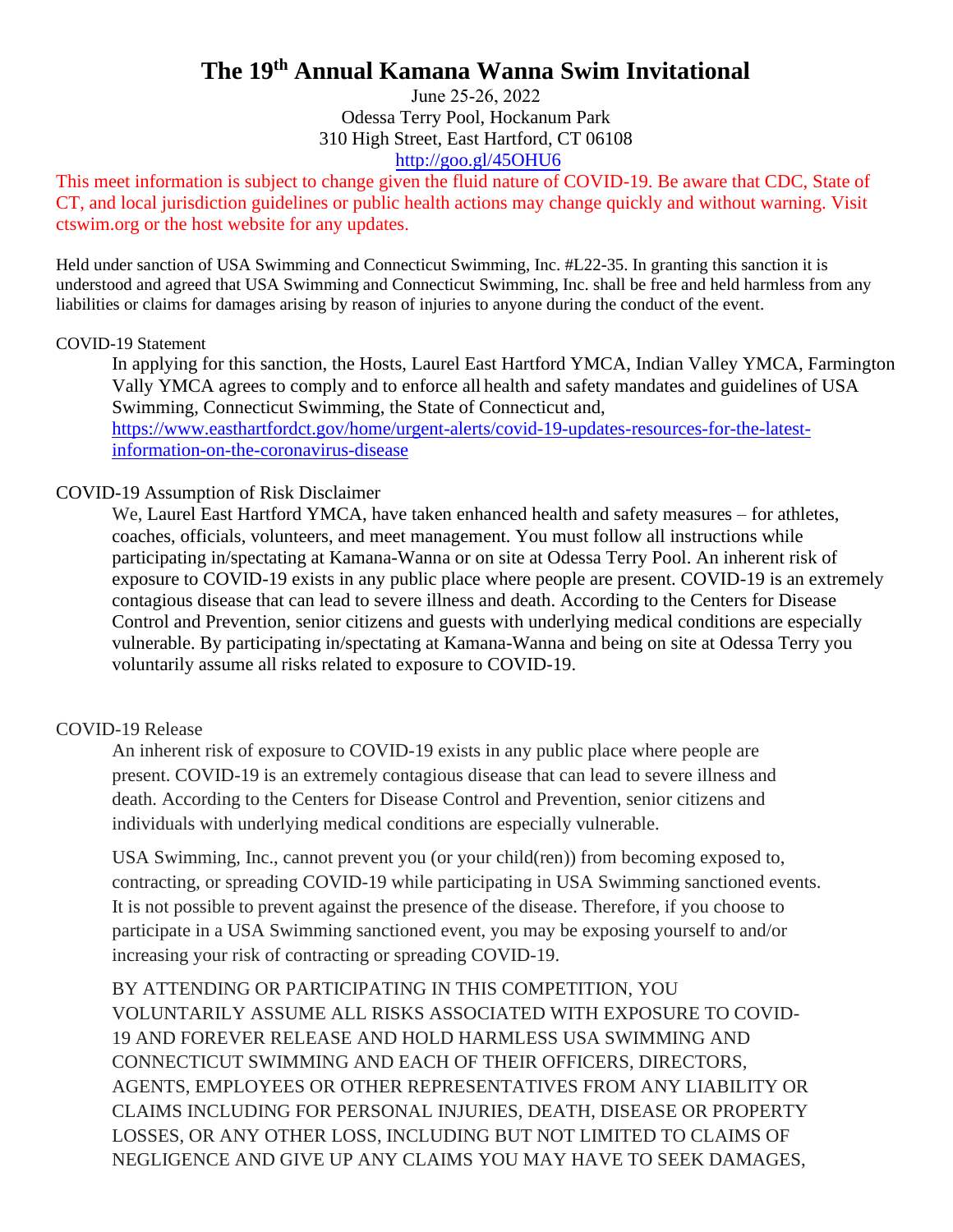## WHETHER KNOWN OR UNKNOWN, FORESEEN OR UNFORESEEN, IN CONNECTION WITH EXPOSURE, INFECTION, AND/OR SPREAD OF COVID-19 RELATED TO PARTICIPATION IN THIS COMPETITION.

#### **[EVENTS](#page-7-0)**

|                             | <b>Name</b>      | Email                    | <b>Phone</b> |
|-----------------------------|------------------|--------------------------|--------------|
| <b>Meet Director:</b>       | Laura McLaughlin | Lehyswimreg@gmail.com    | 860-798-8946 |
| <b>Meet Referee:</b>        | Walt Carroll     | wandjcarroll@comcast.net |              |
| <b>Lead Admin Official:</b> | Joann Bresnahan  | Lehyswimreg@gmail.com    |              |
| <b>Entry Chair:</b>         | Joann Bresnahan  | Lehyswimreg@gmail.com    |              |
| <b>Safety Chair:</b>        | John Langmaid    | Johnlangmaid@gmail.com   |              |

**MEET HOST:** Laurel East Hartford YMCA

**WEBSITE:** [www.ghymca.org/page.cfm?p=25](http://www.ghymca.org/page.cfm?p=25)

**POOL EMERGENCY NUMBER:** 860-291-7422

**SANCTIONED OR APPROVED:** Sanctioned

**MEET DURATION:** Full meet with time limits as defined by CT/USA Swimming.

**MEET FORMAT:** The meet will be swum as Timed-Final

**SCRATCH PROCEDURES:** Scratch sheets will be provided in the coaches packets. These sheets must be returned 20 minutes after the warm-ups begin with scratched swimmers clearly identified. Please be sure the computer operator is able to read the event and name of the swimmer being scratched. USA Swimming Rulebook 102.3.

**LIST ANY COVID PROTOCOLS FOR FACILITY or WHAT TO BRING:** Swimmers should arrive in their swimsuits and must wear a mask at all times when not swimming. Swimmers should be dropped at the front entrance to Terry Odessa where their temperature will be verified and will answer screening questions. They will proceed directly through the locker rooms onto the pool deck. Once on the pool deck, they will proceed to their designated staging area and where they will be assigned a seat for the duration of the meet.

LEAVING THE FACILITY: Swimmers will leave the pool deck through the side gate exit.

**FACILITY:** The Odessa Terry Pool is an 8-lane, 50-meter pool. Water depth at start end is: 12 feet. Water depth at turn end is: 3.75 feet. The competition course has not been certified in accordance with  $104.2.2C(4)$ . Colorado Timing System with touch pads for 100 meters or more will be used. A 2 button electronic timing system will be used for the 50 meter events. Seating for spectators is outside the fence, bring your own chairs and shade covering. No spectators, unless they are actively working the meet, will be allowed inside the fence during the meet.

Changing into or out of swimsuits other than in locker rooms or other designated areas is prohibited.

**SAFE SPORT POLICIES:** There will be no spectators on deck however parents will be able to view their child from outside the pool area through the open fence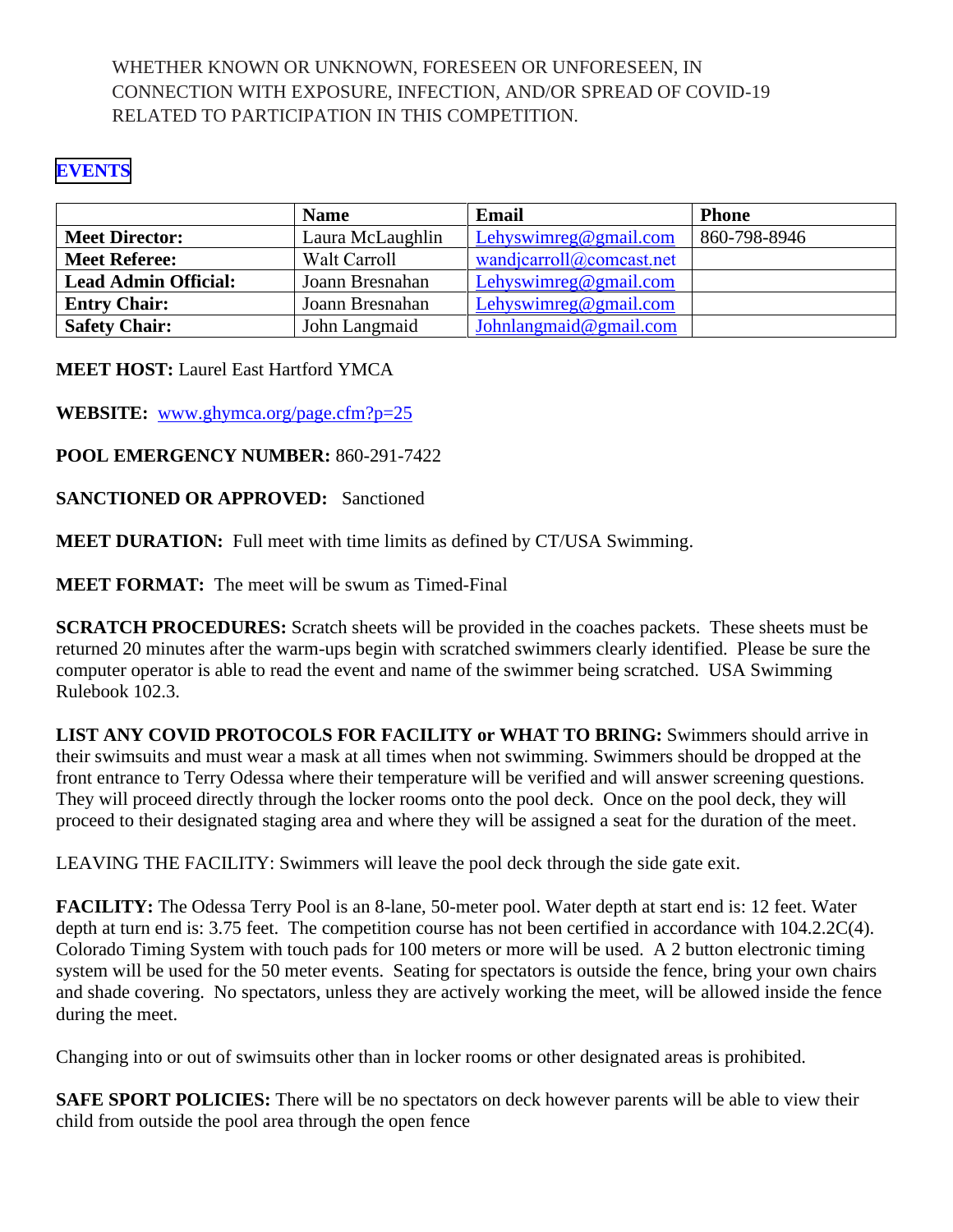**DISABLED ACCESS:** The facility is handicapped accessible. For more information call Laura McLaughlin at 860-798-8946.

## **COURSE:** LCM.

**SESSION TIMES:** Subject to Change Morning Sessions Only. Warm-up sessions will begin at 6:30am, with an 7:40 am start time.

**WARM-UPS:** CT Swimming Warm-Up Procedures will be in effect. CT Swimming Warm-Up Procedures will be in effect. Each session will have a separate warmup time for  $12&U$  swimmers and  $13&O$  swimmers using 8 lanes, with lanes assigned by teams. At the conclusion of those 2 warm up tiers there will be an additional warm up period for all teams with lanes 1 and 2 being pace lanes, lanes 3-7 designated as one way sprints with starts from the blocks, and lane 8 being circle lane. The meet director reserves the right to condense or expand this warm-up format upon meet subscription.

**ELIGIBILITY:** All USA Swimming clubs and individuals; Athletes with Flex memberships must not have swum in more than one USA Swimming meet prior to this meet in order to be eligible.

All athletes must be current athlete members of USA Swimming. Age on the first day of the meet shall determine the swimmer's age and age group for the meet. Any swimmer, who is entered and is unregistered, will be scratched from the meet until [registration](https://www.ctswim.org/Membership/Athletes/) is completed. See CT Swimming athlete registration [procedures.](https://www.ctswim.org/Membership/Athletes/) Registrations will not be processed at the meet. All coaches must present a valid USA Swimming coach card to the Meet Director prior to the commencement of any sanctioned swim meet, and must have this card with them while on deck Clubs are reminded that participation of unregistered swimmers and/or coaches will result in a **\$100 fine** per instance, as described in CT Swimming meet policies:

<https://www.ctswim.org/Customer-Content/www/CMS/files/Membership/Registration-Policy-for-Athletes.pdf> and

[https://www.ctswim.org/Customer-](https://www.ctswim.org/Customer-Content/www/CMS/files/policies_admin/RegistrationPolicyforMeetHosts.pdf)[Content/www/CMS/files/policies\\_admin/RegistrationPolicyforMeetHosts.pdf](https://www.ctswim.org/Customer-Content/www/CMS/files/policies_admin/RegistrationPolicyforMeetHosts.pdf)

Any swimmer entered in the meet must be certified by a USA Swimming member-coach as being proficient in performing a racing start or must start each race from within the water **without the use of the backstroke ledge.** When unaccompanied by a member-coach, it is the responsibility of the swimmer or the swimmer's legal guardian to ensure compliance with this requirement.

**ADULT ATHLETES:** All athletes who will be 18 years of age or older on any day of the meet must complete the mandatory Athlete Protection Training prior to competition. Failure to do so will result in the swimmer being scratched from the meet.

**ADAPTED SWIMMING:** Any current athlete members of USA Swimming with a disability as defined by USA Swimming Rules and Regulations may enter this meet. If modifications to USA Swimming rules are necessary then the coach or athlete must notify the meet referee of any disability prior to competition. Adapted athletes may direct questions to the [Connecticut Swimming office.](mailto:office@ctswim.org)

**EVENT INFORMATION:** The meet theme is Hawaiian. Special awards will be given to the 2 swimmers whose attire best represents the theme. A special prize will also be awarded to the team that has the best decorated tent! Prizes will be awarded at the conclusion of Saturday's session. Be creative and have some fun!

**ENTRY OPENING DATE:** Entries will be accepted no earlier than **April 28<sup>th</sup> at 7pm.**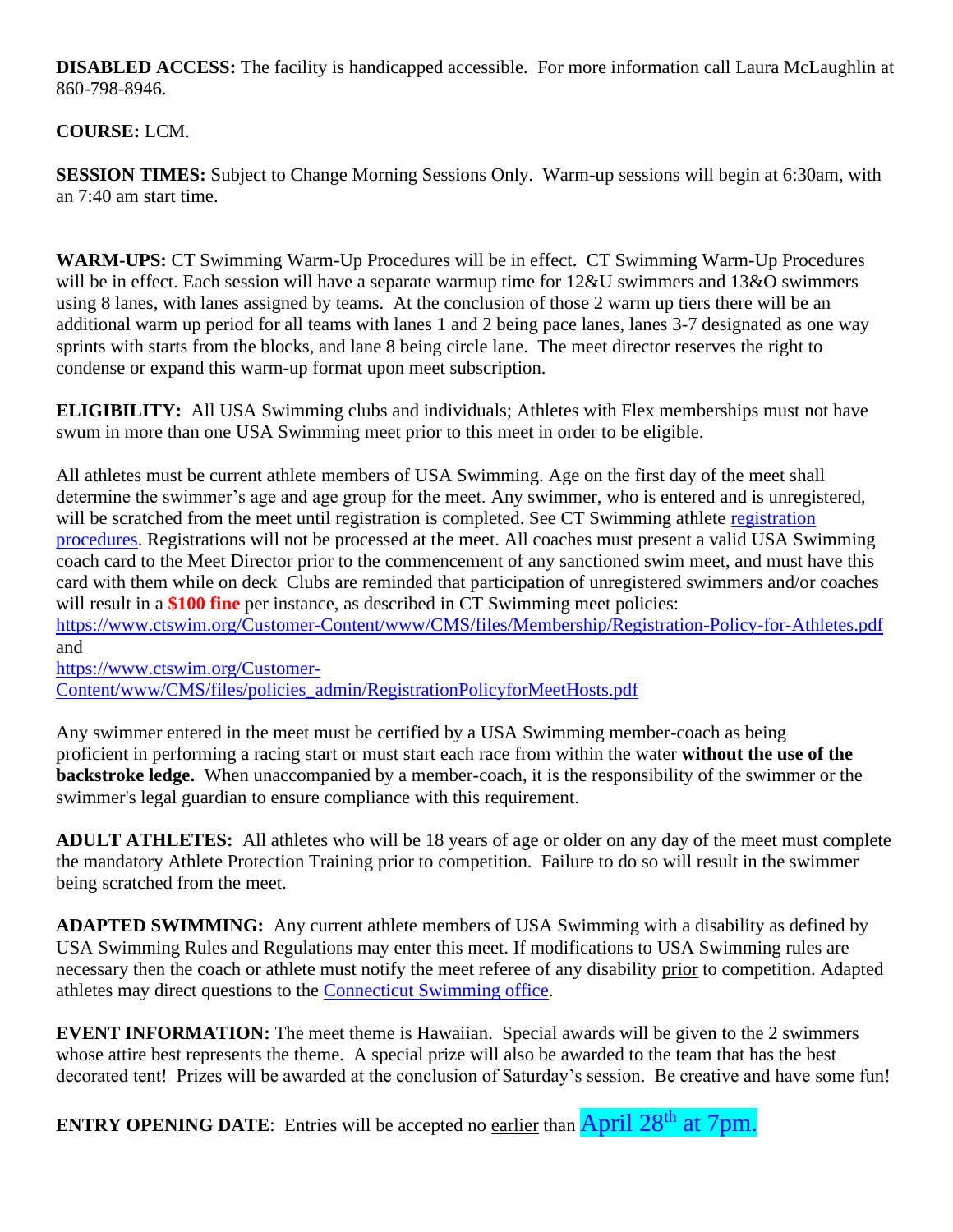**ENTRY LIMITATIONS:** Swimmers may enter up to three (3) scheduled individual events and up to (1) time trial event (if time allows) per day.

**ENTRY TIMES:** Submit entry times in: Submit entry times in LCM. As stated in the event file, cut off times for the 400 IM is 6:30.00 for both Girls and Boys and the 400 freestyle is 6:15.00 for 12/U Girls and Boys, 5:45.00 for 13/O Girls and Boys. These times will be strictly adhered to. No times (NT) are discouraged for all other events

**DEADLINES:** Deadline **June 21, 2022.** Mail hardcopy and payment to the entry chairperson: Joann Bresnahan, 11 Woodycrest Rd., Wethersfield, CT, 06109. All entries must be legible and must use full names and registration numbers from USA Swimming registration. Entries via email are encouraged, however final entry is not posted until payment is received.

**CONNECTICUT-ONLY DEADLINE: CT deadline is June 14th 2022.** Entries via email are encouraged, however final entry is not posted until payment is received. CT clubs meeting this deadline will be entered before out of state clubs.

**ELECTRONIC ENTRIES:** Electronic entries (such as from Hy-Tek Team Manager or other team management software) that are in CL2 or SD3/SDIF format may be emailed as an attachment to the entry chair at at Lehyswimreg@gmail.com. Please check that your team name, address, and contact information are listed correctly in this file. Your team is not officially entered into the meet until payment has been received. Please send payments to the entry chair listed, immediately after sending your electronic entry, to ensure entry into the meet.

**ENTRIES FROM ATHLETES WITH NO CLUB AFFILIATION**: Athletes entering this meet independent of a USA Swimming club or coach shall: 1.) be under the supervision of a USA Swimming coach for the duration of the meet. It is the swimmer's responsibility to make arrangements with a USA Swimming member coach prior to the meet. Athletes unaccompanied by a USA Swimming coach will not be permitted on deck. Please contact the Meet Director for assistance. 2) be certified by a USA Swimming member coach as being proficient in performing a racing start or must start each race from within the water. It is the responsibility of the swimmer or the swimmer's legal guardian to ensure compliance with this requirement. The name of the USA Swimming member coach supervising the athlete and racing certification should be submitted to the Meet Director with the entry.

All adult athletes, or parents of minor athletes, who enter without club affiliation will be required to attest to reading and understanding the [Minor Athlete Abuse Prevention Policy.](https://www.usaswimming.org/utility/landing-pages/minor-athlete-abuse-prevention-policy)

**ENTRY FEES:** Electronic entries: \$10.00 for individual events, \$12.00 for distance event. Manual entries: \$13.00 for individual events, \$15.00 for distance events. No refunds will be given for entries that are accepted, or for entries that are rejected due to improper entry.

**OUTREACH ENTRY FEE REIMBURSEMENT**: Participating clubs will submit payment in full to the meet host for all Outreach athlete entry fees (splash fees). These fees will be reimbursed by CSI to the participating CSI club after completion of the meet. Scratches and 'No Swims' will not be reimbursed. For more information and to submit a reimbursement visit the [Outreach Athlete](https://www.ctswim.org/Membership/Athlete-Outreach/) page on ctswim.org.

**PAYMENT INSTRUCTIONS**: Please make checks payable to Laurel East Hartford YMCA. Mail to: Joann Bresnahan 11 Woodycrest Rd Wethersfield, CT 06109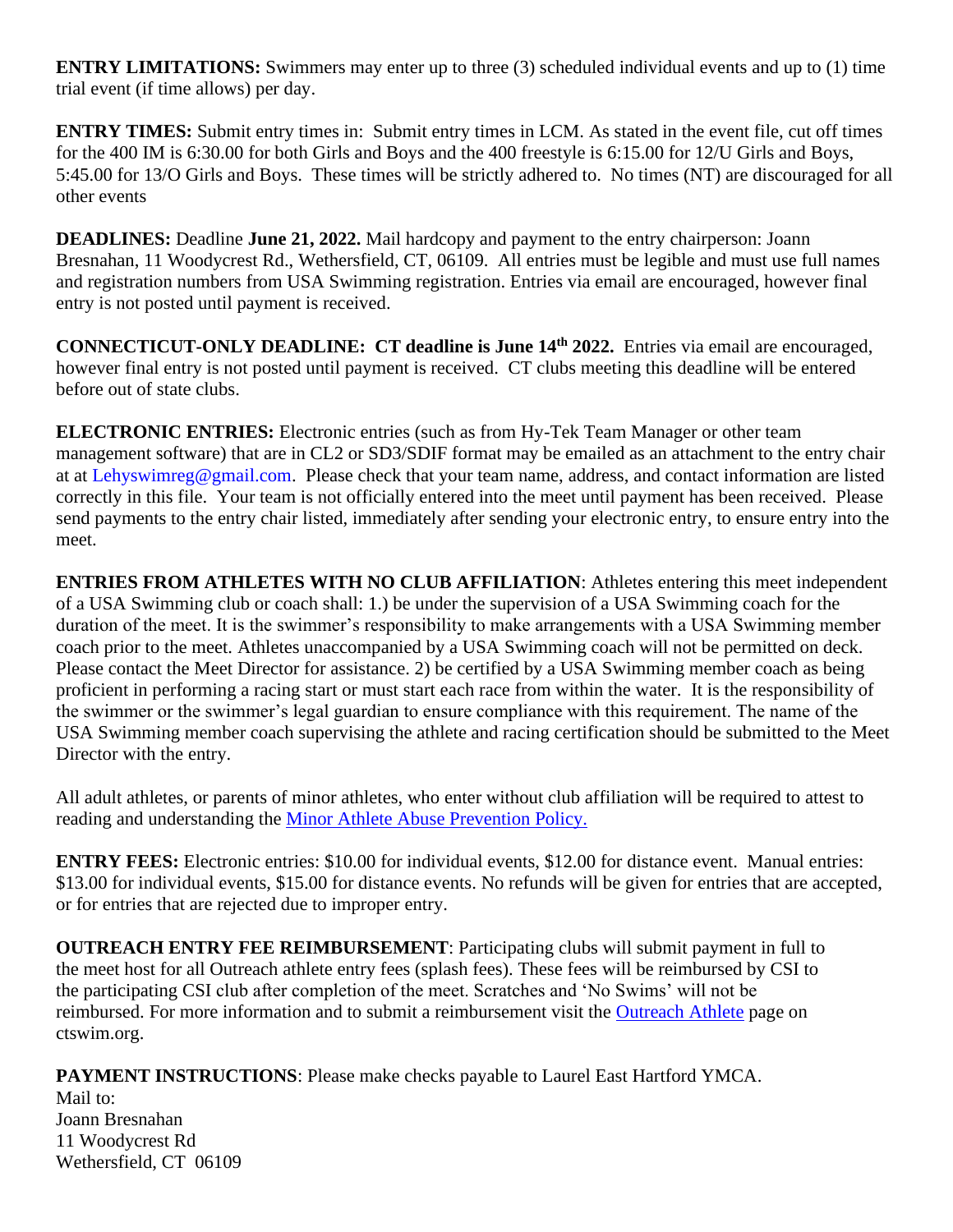Payment must be received by 06/21/22.

# **CUT PROTOCOL:**

If the session is oversubscribed the following protocol will be instituted IN THE ORDER PRESENTED to reduce the timeline to the required length or participation number:

1. Athletes aged 8 and Under will be cut from the meet.

2. The distance events (400 meters or yards or greater) may be heat limited to the first 4 fastest heats of entries per gender.

3. The maximum number of events allowed per day may be reduced by one (1).

4. Visiting teams may be cut based on the date/time of the receipt of the final paid entry. If teams are cut, the host reserves the right to offer the available partial entry to the cut teams in the order that entries were received in order to fill the meet.

The host reserves the right to seek approval from Program Operations for additional changes, which may reasonably maximize participation opportunities.

Notification of any cuts or requests for changes must be made to Program Operations as soon as possible by the host. Attending teams will be notified no later than the Monday before the meet

**NOTE**: If the host is required to institute the published cut protocol above. All accepted entries at the time that the cut protocol is instituted may be considered final by the host for the purposes of financial responsibility. (i.e. Teams submitting "placeholder" entries will be required to pay for the entries if the cut protocol is required).

**RESERVE THE RIGHT TO MAKE CHANGES:** In accordance with CSI Policies, the meet referee reserves the right to make any adjustments to the provisions of the meet announcement deemed necessary to ensure the fair and efficient running of the meet. The Meet Referee will seek Program Operations approval for all changes requiring approval. Clubs will be notified of changes no later than Monday before the meet.

## **RELAYS:** No

## **SAFETY:**

- 1. Diving will be prohibited during warm-ups except in specifically announced one-way sprint lanes. There will be no diving in the warm-up and warm-down areas at any time
- 2. No shaving is permitted at the competition site.
- 3. No glass containers are permitted within the facility.
- 4. Swimmers must be under the supervision of a coach. If a swimmer arrives at the meet without a coach, the swimmer should notify the referee before he/she warms up. The referee will assign the swimmer to a registered coach for warm-ups.
- 5. Use of audio or visual recording devices, including a cell phone, is not permitted in changing areas, rest rooms or locker rooms.

**SWIMWEAR:** Per CT Swimming policy, swimmers 12 years old and younger are not permitted to wear "Tech Suits" at any CT sanctioned or approved meets. "Tech Suits" are defined as a suit that has Bonded Seams, Kinetic Tape, or Meshed Seams. Age is determined on the first date of the meet.

## **PHOTOGRAPHY AND VIDEO RECORDING:**

Meet Management has the full authority to restrict any and all photography, audio and visual recording using cameras, video cameras, tablets, cell phones or other electronic devices at a meet.

Photography or video recording from the deck is prohibited by all individuals, other than participating Coaches, unless prior authorization from the Meet Referee or meet referee has been granted.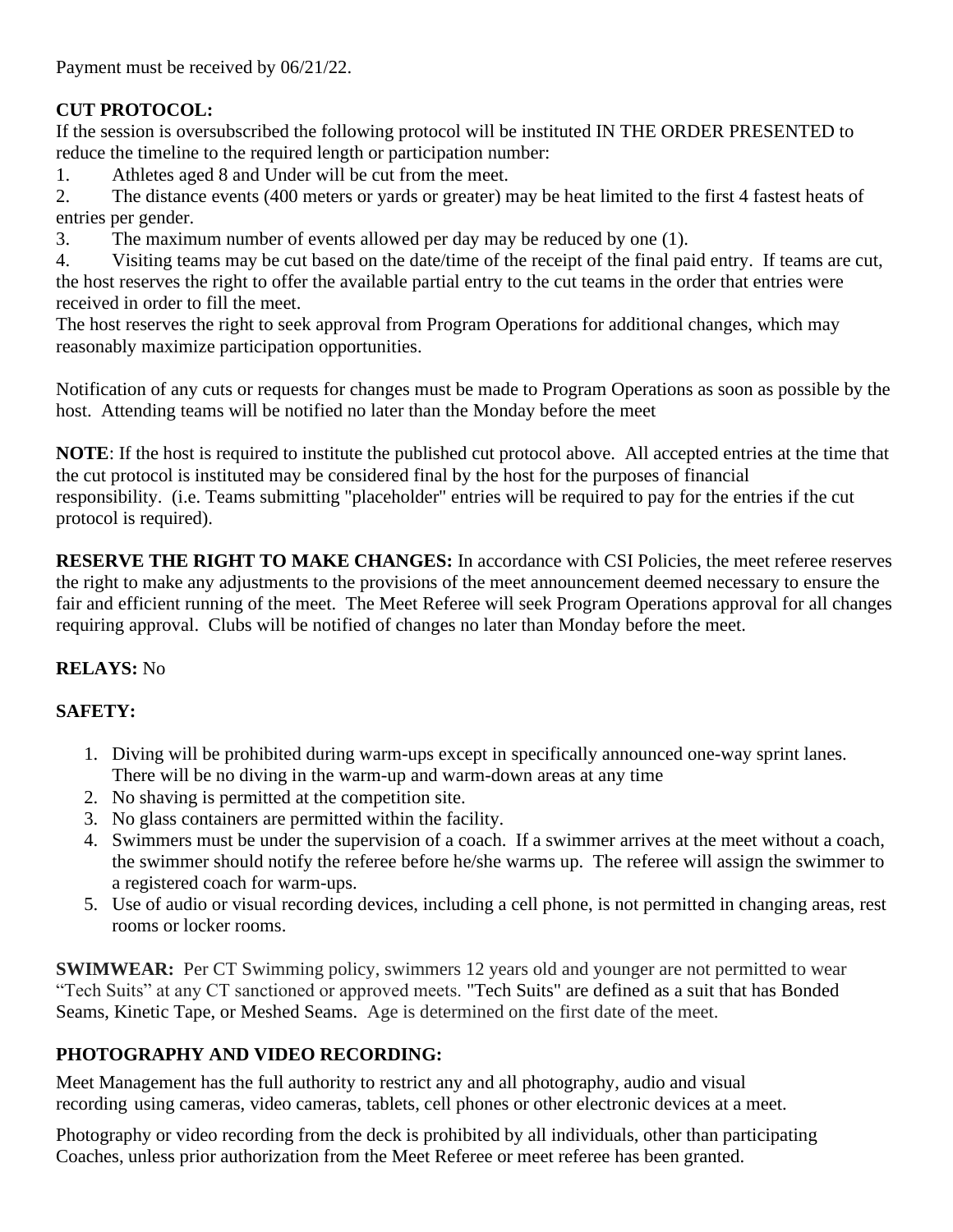Under no circumstances is photography or video recording permitted by anyone in the area adjacent to or behind the starting blocks, including spectator stands at deck level, while they are in use for race starting purposes during competition and warm-ups. Flash photography is prohibited during the start of any heat, including whenever any swimmer is stepping up or standing on a block for the purpose of the start of a heat.

Photography or video recording and the use of audio, including a cell phone, is not permitted in changing areas, rest rooms or locker rooms. Additional "No Camera Zones" may be designated by Meet Management or the meet referee.

If individuals are properly credentialed, not obstructing movement on the deck and abiding by these rules, the following individuals may be allowed by Meet Management and the meet referee with prior authorization if they possess the following:

- Professional photographers with current, official media credentials that are promoting the sport of swimming
- Official team and professional meet photographers that are USA Swimming members, background checked, have signed off on MAAPP and completed Athlete Protection Training
- A participating athlete directly assisting a Coach, for instructional purposes, during an event using the Coach's electronic device

Any individual failing to abide by these rules may be ejected from the facility and be subject to a Code of Conduct violation at the discretion of Meet Management.

**DRONES**: Operation of a drone, or any other flying apparatus, is prohibited over the venue (pools, athlete/coach areas, spectator areas and open ceiling locker rooms) any time athletes, coaches, officials and/or spectators are present. Exceptions may be granted with prior written approval by USA Swimming Vice President of Program Operations.

**RULES:** Current USA Swimming rules will govern all competition.

**TIME TRIALS:** Yes, Time trials may be offered at the discretion of the Meet Referee in accordance with CSI Policy if time allows. Time trials are limited to the events published in this meet announcement (age/distance/stroke). Time Trials will count toward the athlete's event limitations for the day and meet. If they are offered, only athletes properly entered in one or more events in the meet are eligible for time trials and must be properly entered in the Time Trial. Time trial requests will be offered on a first come, first serve basis and will be limited to one (1) event per swimmer per day. The deadline for Time Trial entries is 9:00am. The fee for Time Trial entries are \$15.00 for individual events.

**TIMERS, OFFICIALS OR WORK ASSIGNMENTS:** Swim Teams will be required to supply timers based on their entry for Saturday and Sunday sessions. Participating clubs will be notified of work assignments by the Monday before the meet.

All volunteers will be required to attest to reading and understanding the Minor Athlete Abuse Prevention [Policy.](https://www.usaswimming.org/utility/landing-pages/minor-athlete-abuse-prevention-policy)

**DECK ACCESS:** Only athletes, coaches, officials, and official meet staff actively participating in the meet are permitted on the pool deck.

**SCORING:** The meet will not be scored.

**AWARDS:** No

**CONCESSIONS:** Yes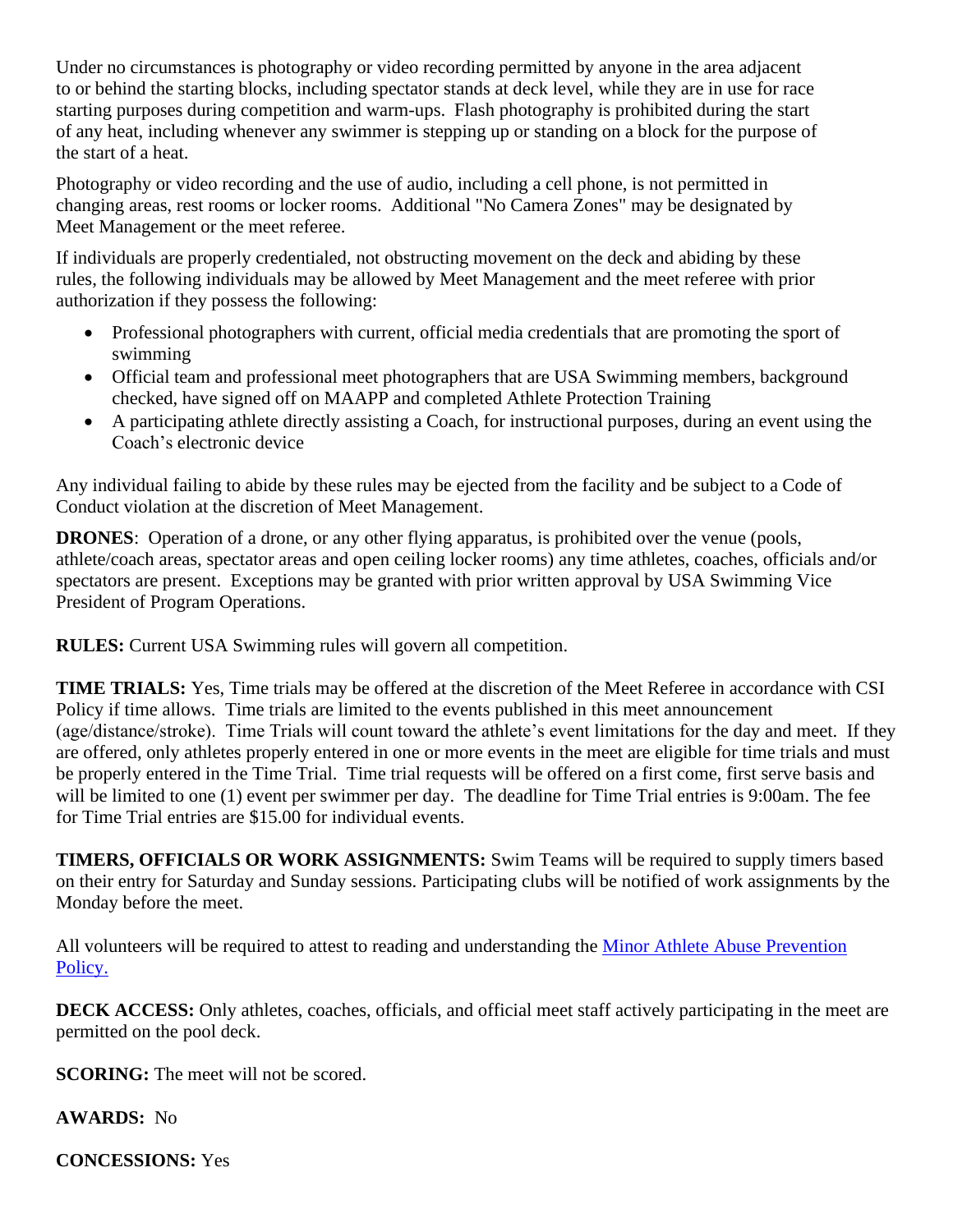#### **HOSPITALITY FOR COACHES AND OFFICIALS:** Yes.

**PARKING:** NO STREET PARKING IS ALLOWED. PARKING ON THE GRASSY AREAS IS PROHIBITED. If the pool lot is full, park in the school lot adjacent to the pool. Illegally parked cars will be subject to ticket and towing. This is strictly enforced.

**DIRECTIONS:** The Odessa Terry Pool is located at 310 High Street, East Hartford, CT.

I-91 North: Take exit 25 (route 3). Take first exit after the bridge (Glastonbury). Turn left at the first traffic light. Turn left onto Main Street (north) continue north on Main St. past large shopping center to first light. Turn left onto Broad Street. Broad becomes High Street at Naubac Avenue. Continue 300 yards, pool is on the right.

From Route 2 West: Take Hebron Avenue exit. At end of exit proceed to Main Street (Glastonbury). Turn right onto Main Street (north) and follow directions above.

I-84 East or West: Take exit to CT Route 2 East to East Hartford. Take High Street exit. At the bottom of the ramp, turn right. Proceed onto High Street for 300 yards; the pool is on the left.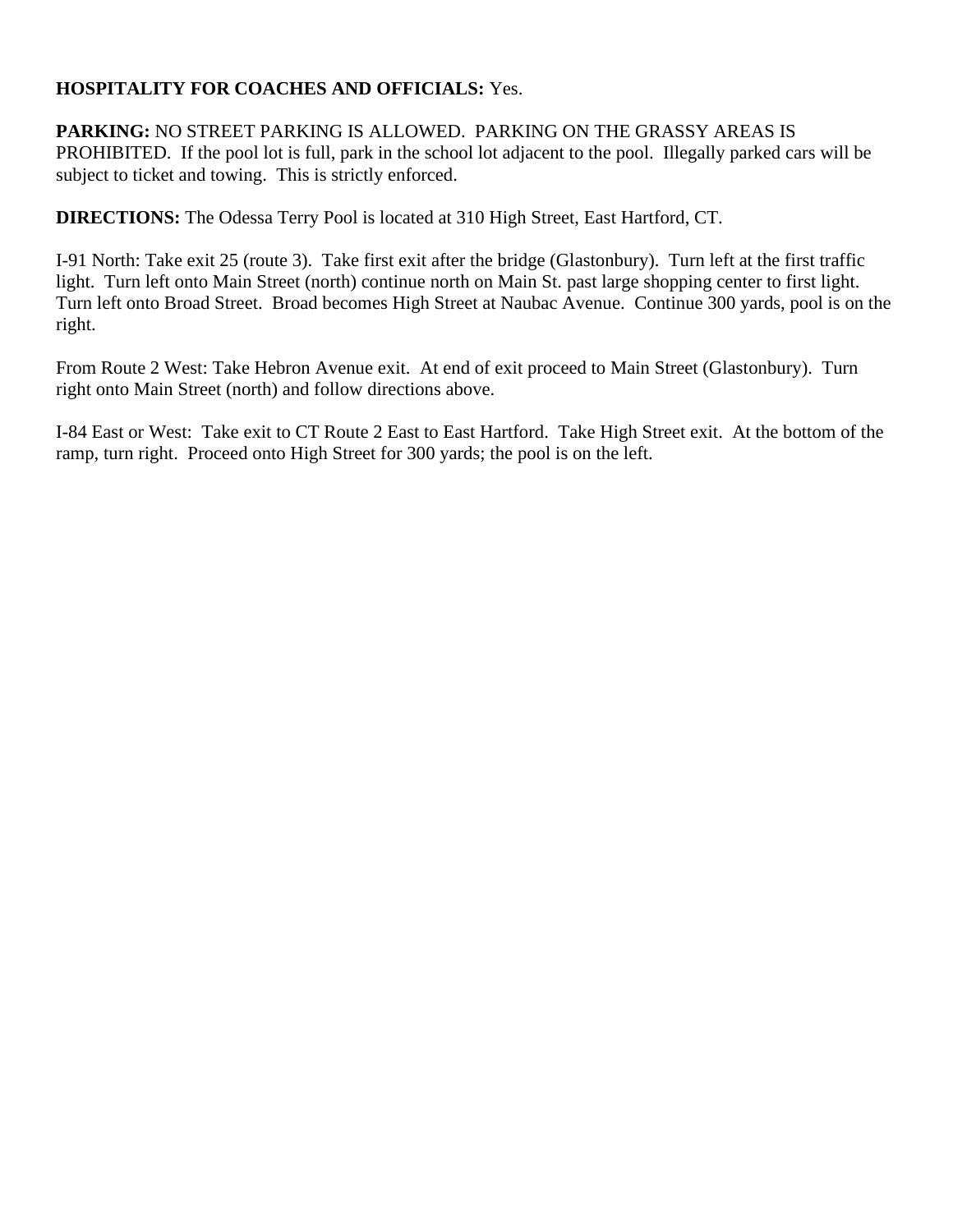<span id="page-7-0"></span>**19th Annual Kamana Wanna Swim Invitational - 6/25/2022 to 6/26/2022**

#### **Session Report**

#### Session: 1 Saturday AM

Day of Meet: 1 Starts at 07:40 AM Heat Interval: 15 Seconds / Back +15 Seconds

| Round  |    | Event                                                  | <b>Entries</b>   | <b>Heats</b>     | Starts at  |  |
|--------|----|--------------------------------------------------------|------------------|------------------|------------|--|
| Finals |    | 1 Girls 12 & Under 400 Freestyle                       | 0                | $\boldsymbol{0}$ | 07:40 AM   |  |
| Finals |    | 2 Boys 12 & Under 400 Freestyle                        | 0                | 0                | 07:40 AM   |  |
| Finals | 3  | Girls 13 & Over 400 Freestyle                          | 0                | $\bf{0}$         | 07:40 AM   |  |
| Finals |    | 4 Boys 13 & Over 400 Freestyle<br>Break: 3 Minutes:    | 0                | 0                | 07:40 AM   |  |
| Finals |    | 5 Girls 12 & Under 50 Breaststroke                     | $\boldsymbol{0}$ | $\bf{0}$         | 07:43 AM   |  |
| Finals |    | 6 Boys 12 & Under 50 Breaststroke<br>Break: 3 Minutes: | $\boldsymbol{0}$ | 0                | 07:43 AM   |  |
| Finals |    | 7 Girls 13 & Over 100 Breaststroke                     | $\boldsymbol{0}$ | $\bf{0}$         | 07:46 AM   |  |
| Finals | 8  | Boys 13 & Over 100 Breaststroke                        | 0                | 0                | 07:46 AM   |  |
| Finals | 9  | Girls 12 & Under 100 Backstroke                        | 0                | $\theta$         | 07:46 AM   |  |
| Finals | 10 | Boys 12 & Under 100 Backstroke                         | 0                | $\bf{0}$         | 07:46 AM   |  |
| Finals | 11 | Girls 13 & Over 200 Backstroke                         | 0                | $\bf{0}$         | 07:46 AM   |  |
| Finals |    | 12 Boys 13 & Over 200 Backstroke                       | 0                | $\bf{0}$         | 07:46 AM   |  |
| Finals |    | 13 Girls 12 & Under 100 Freestyle                      | 0                | $\bf{0}$         | 07:46 AM   |  |
| Finals |    | 14 Boys 12 & Under 100 Freestyle                       | 0                | $\bf{0}$         | 07:46 AM   |  |
| Finals |    | 15 Girls 13 & Over 100 Freestyle                       | 0                | $\bf{0}$         | 07:46 AM   |  |
| Finals |    | 16 Boys 13 & Over 100 Freestyle<br>Break: 3 Minutes:   | 0                | $\bf{0}$         | 07:46 AM   |  |
| Finals |    | 17 Girls 12 & Under 50 Butterfly                       | $\boldsymbol{0}$ | $\bf{0}$         | $07:49$ AM |  |
| Finals |    | 18 Boys 12 & Under 50 Butterfly                        | $\boldsymbol{0}$ | 0                | 07:49 AM   |  |
| Finals |    | 19 Girls 13 & Over 100 Butterfly                       | 0                | $\theta$         | 07:49 AM   |  |
| Finals | 20 | Boys 13 & Over 100 Butterfly                           | 0                | $\bf{0}$         | 07:49 AM   |  |
| Finals | 21 | Girls 12 & Under 200 IM                                | 0                | $\bf{0}$         | 07:49 AM   |  |
| Finals | 22 | Boys 12 & Under 200 IM                                 | 0                | $\bf{0}$         | 07:49 AM   |  |
| Finals |    | 23 Girls 13 & Over 200 IM                              | 0                | $\bf{0}$         | 07:49 AM   |  |
| Finals |    | 24 Boys 13 & Over 200 IM                               | 0                | $\theta$         | 07:49 AM   |  |
|        |    | Finish Time                                            |                  |                  | 07:49 AM   |  |